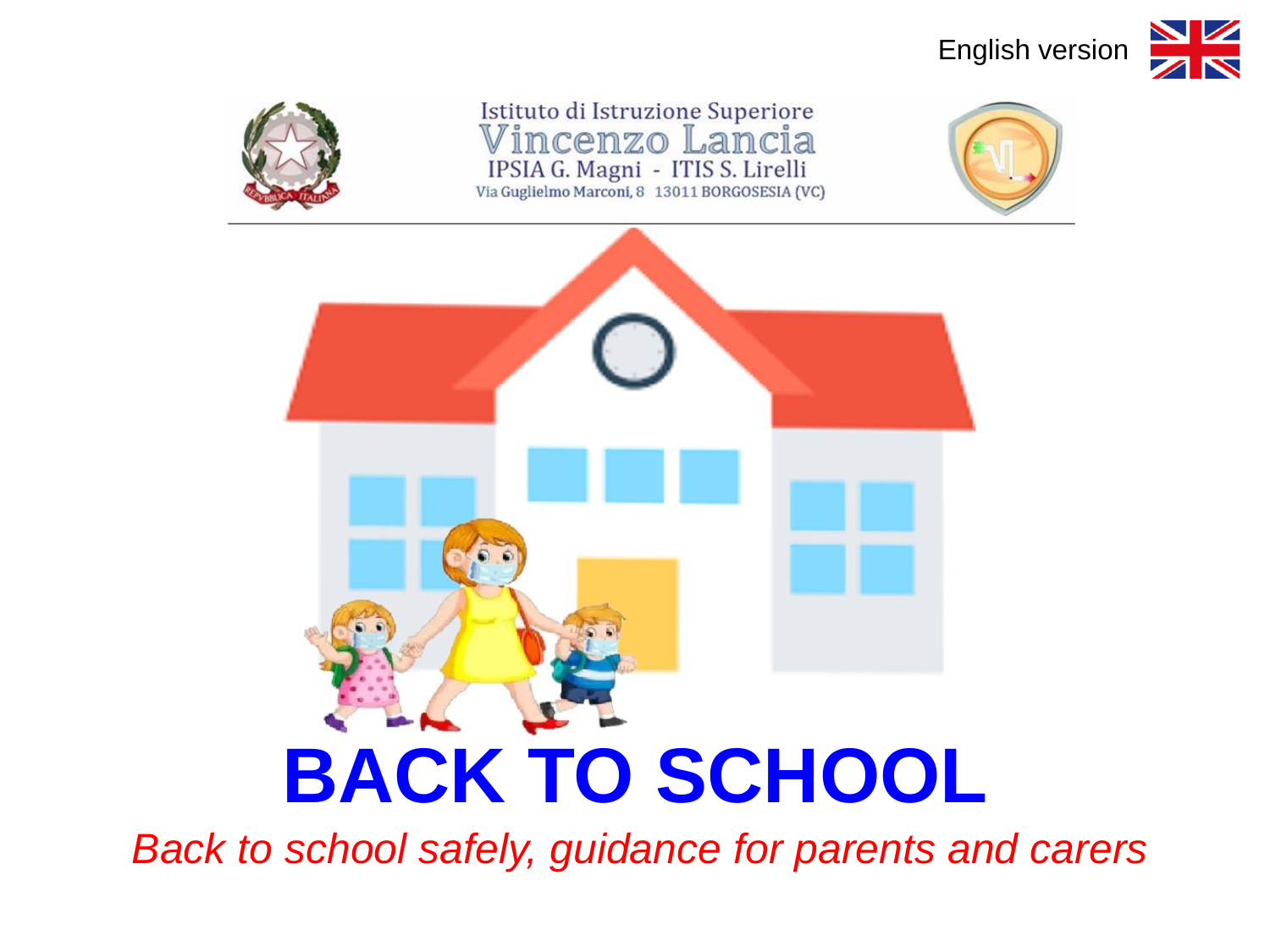# **Parental responsability**



Taking care of health, wellness and education of a child is natural for a family. But today it is even more important to be on guard: every day, especially before your child leaves home and when he/she comes back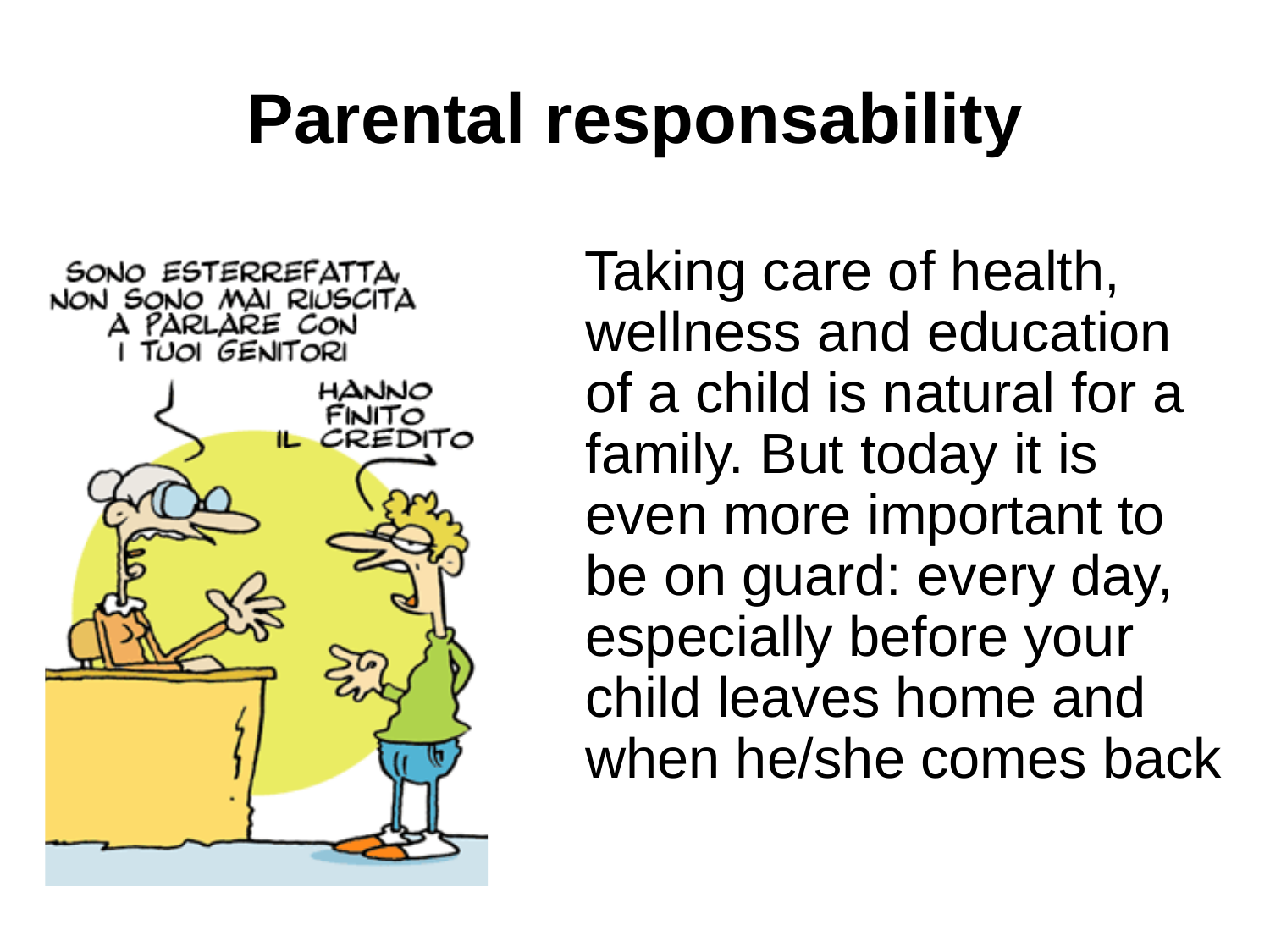# **Take your child's temperature every morning before leaving home**



If the temperature is equal to or higher than **37,5 °C**, don't send your child to school, contact your doctor and inform the school immediately

It may be good practice to take the temperature also when coming back home from school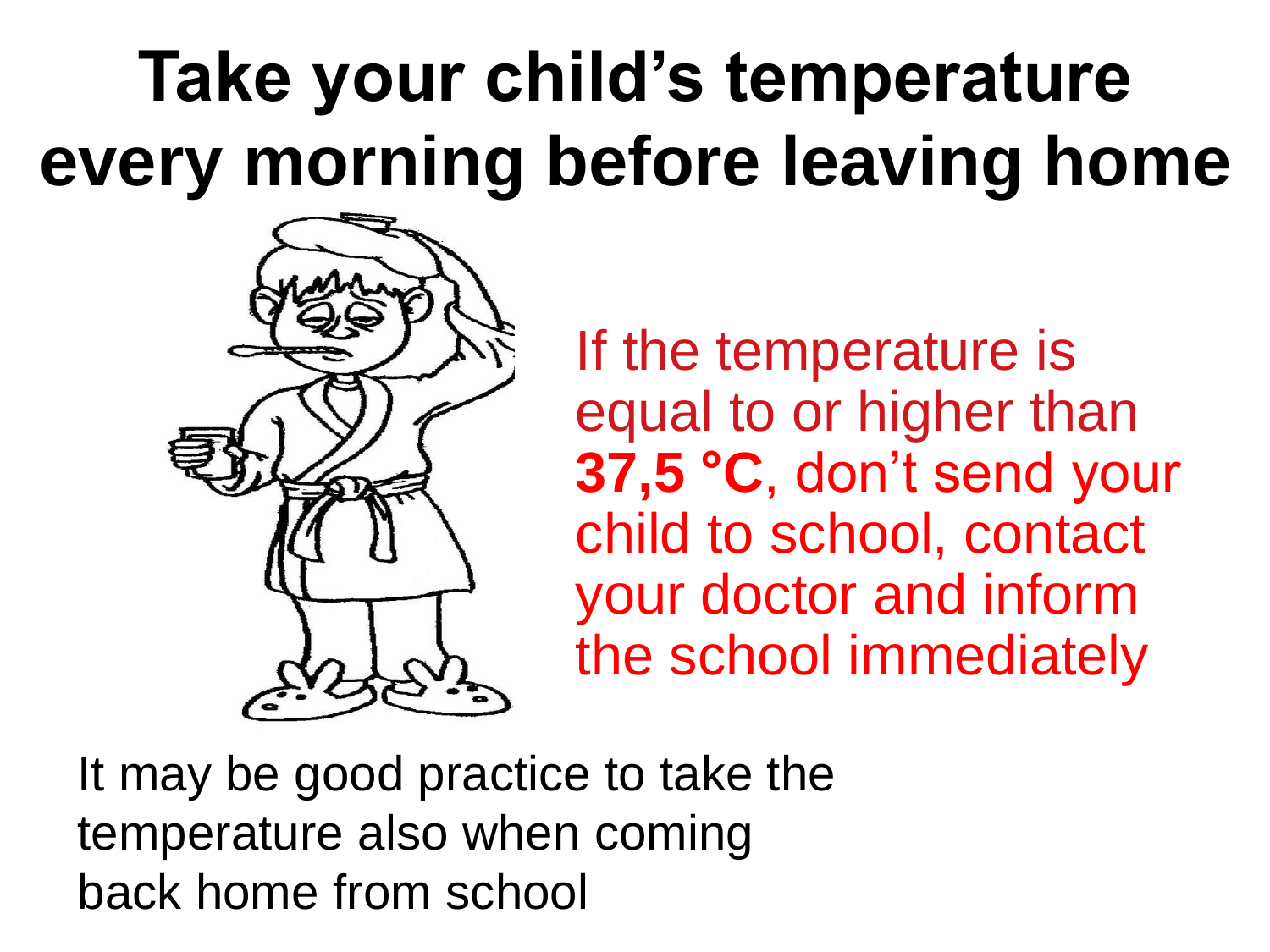# **Take your child's temperature every morning before leaving home**



Don't send your child to school if he/she has symptoms of a respiratory illness (persistent cough, for instance) high temperature or loss/change in sense of smell and taste. **Call your doctor!**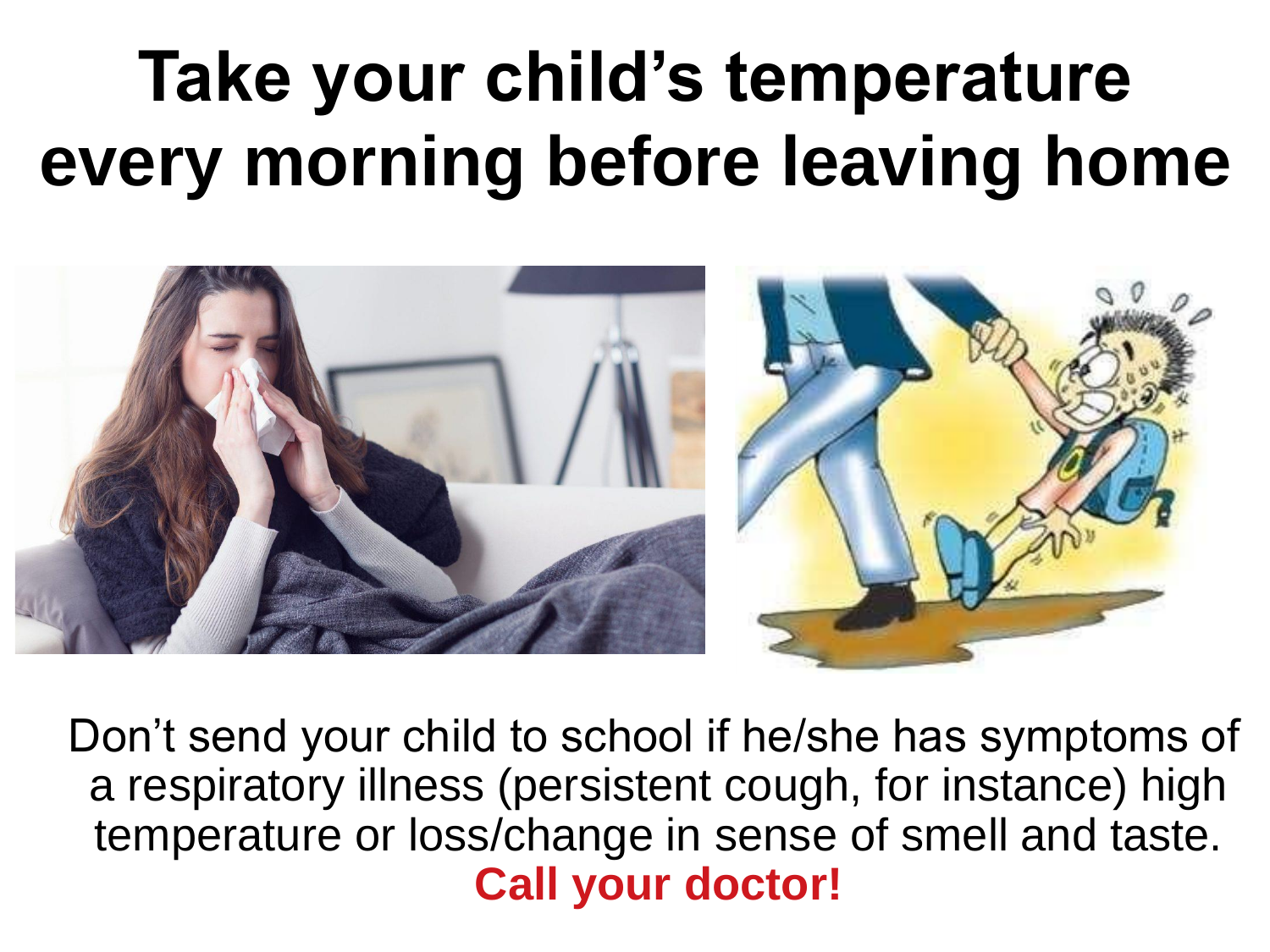**Check that the student has all his/her school equipment and the face mask**



**To borrow books, pens and other school material may expose your child to the risk of contracting the virus**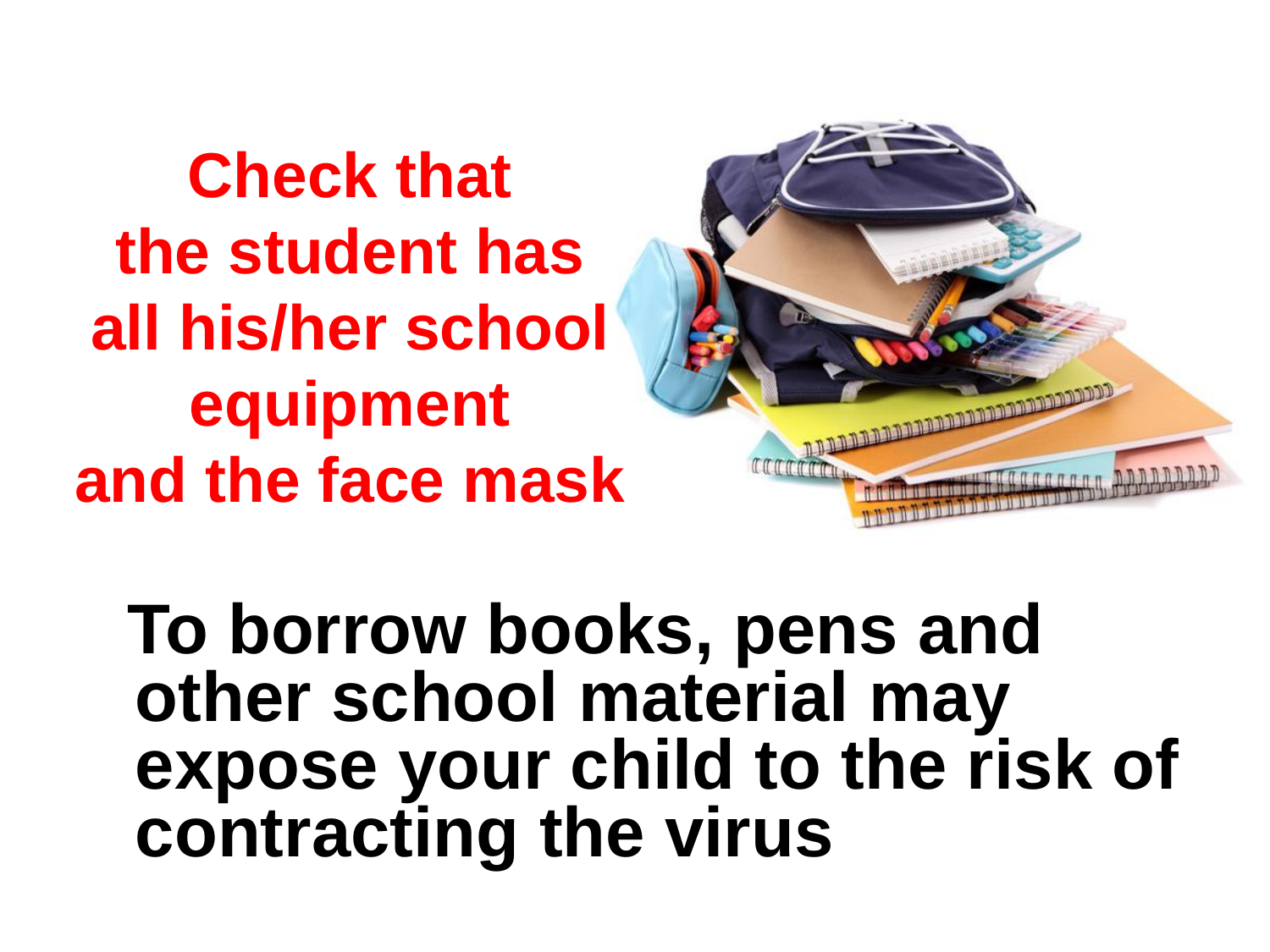# Make sure your child always has his/her face mask



#### **The face mask must be always in perfect condition. Check it before going to school**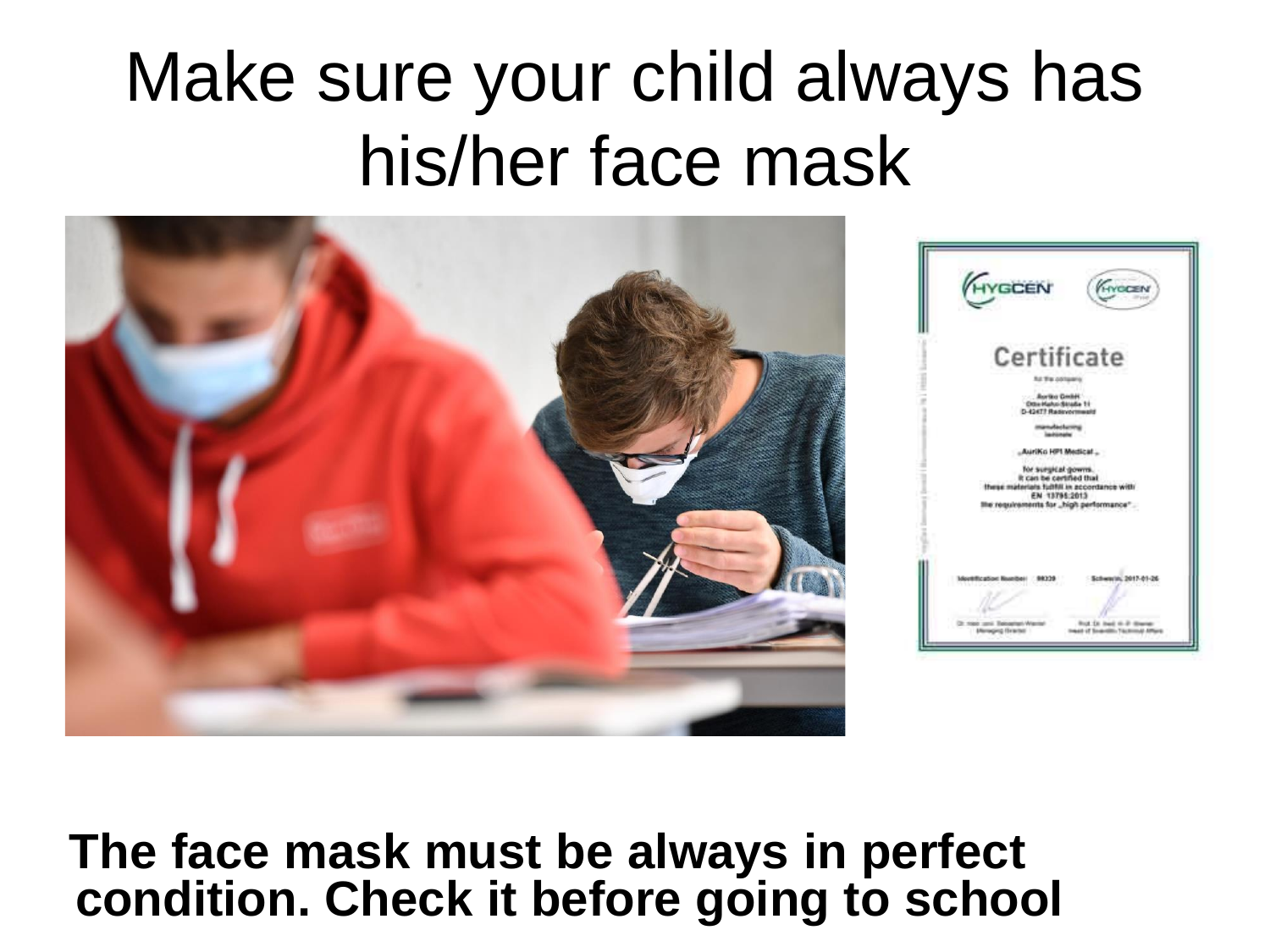## Hand washing



**Each room of the school will be equipped with hand sanitiser, but it is advisable to have your own sanitiser and use it on public transport and before entering school**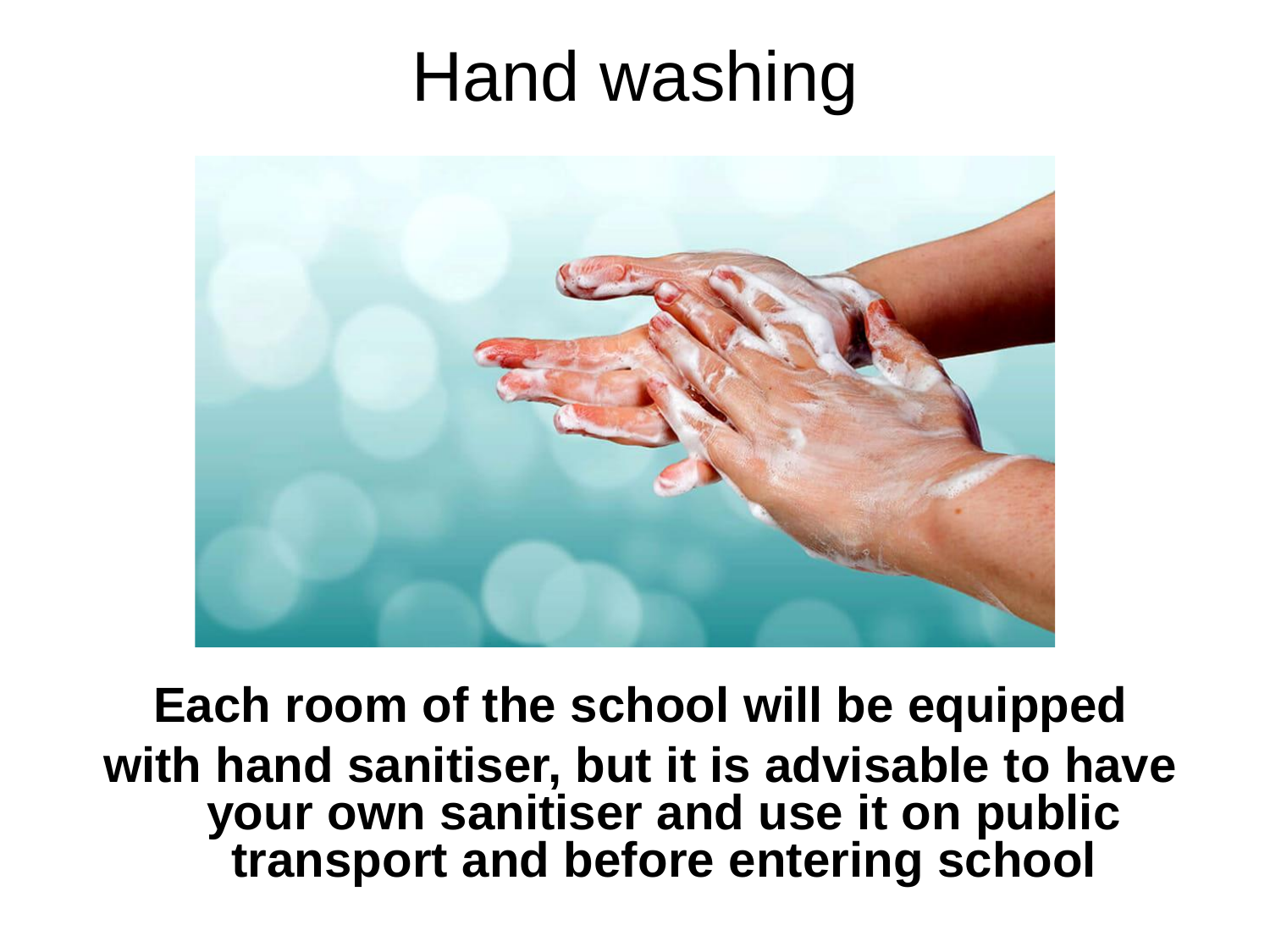# Be collaborative with the school staff

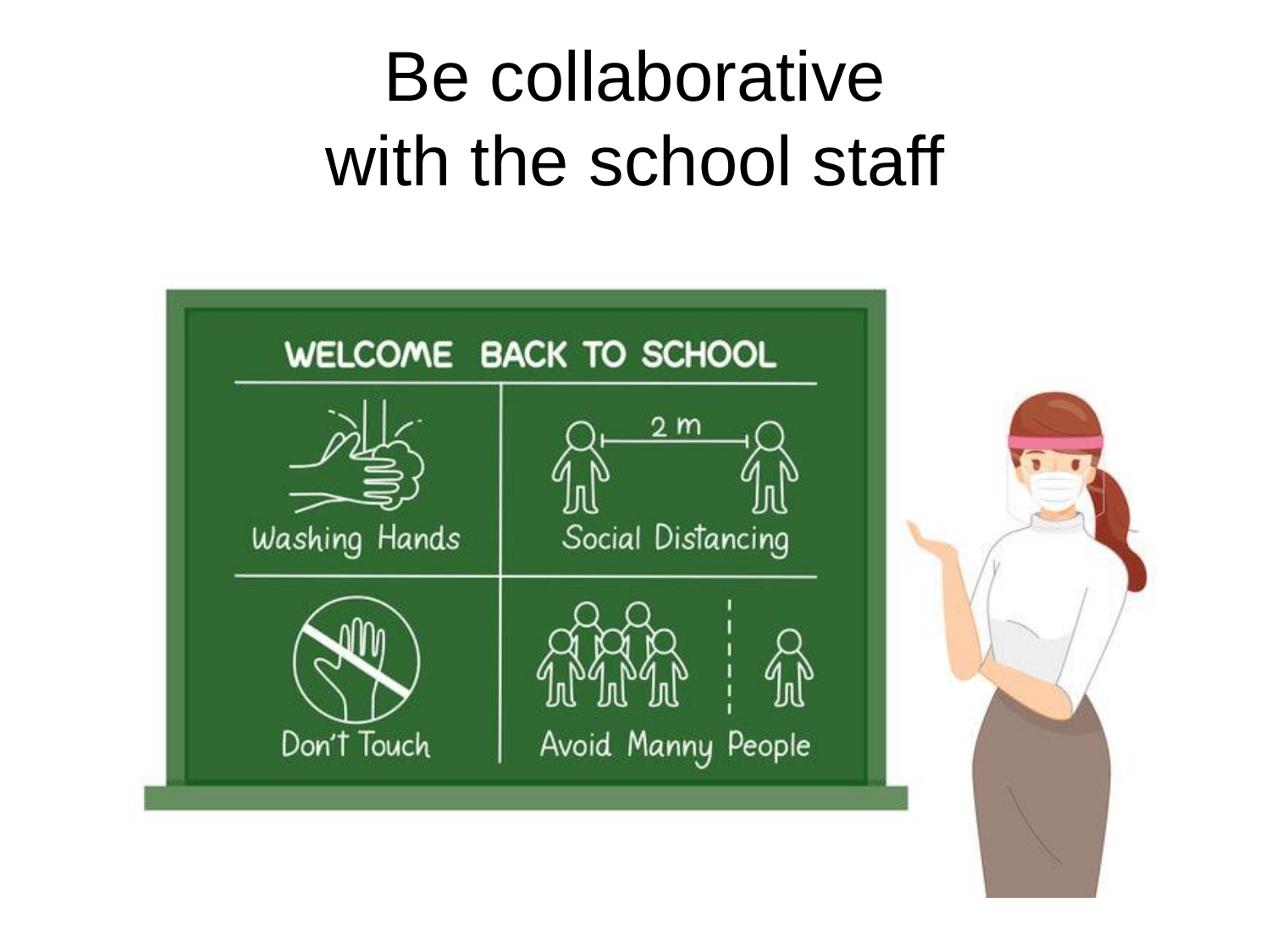#### Be always reachable!



In case of emergency the school needs to contact the family

**Make sure the contact numbers you have given the school are UPDATED AND AVAILABLE.**

**Leave also name and number of a trusted person in case you cannot come in person**